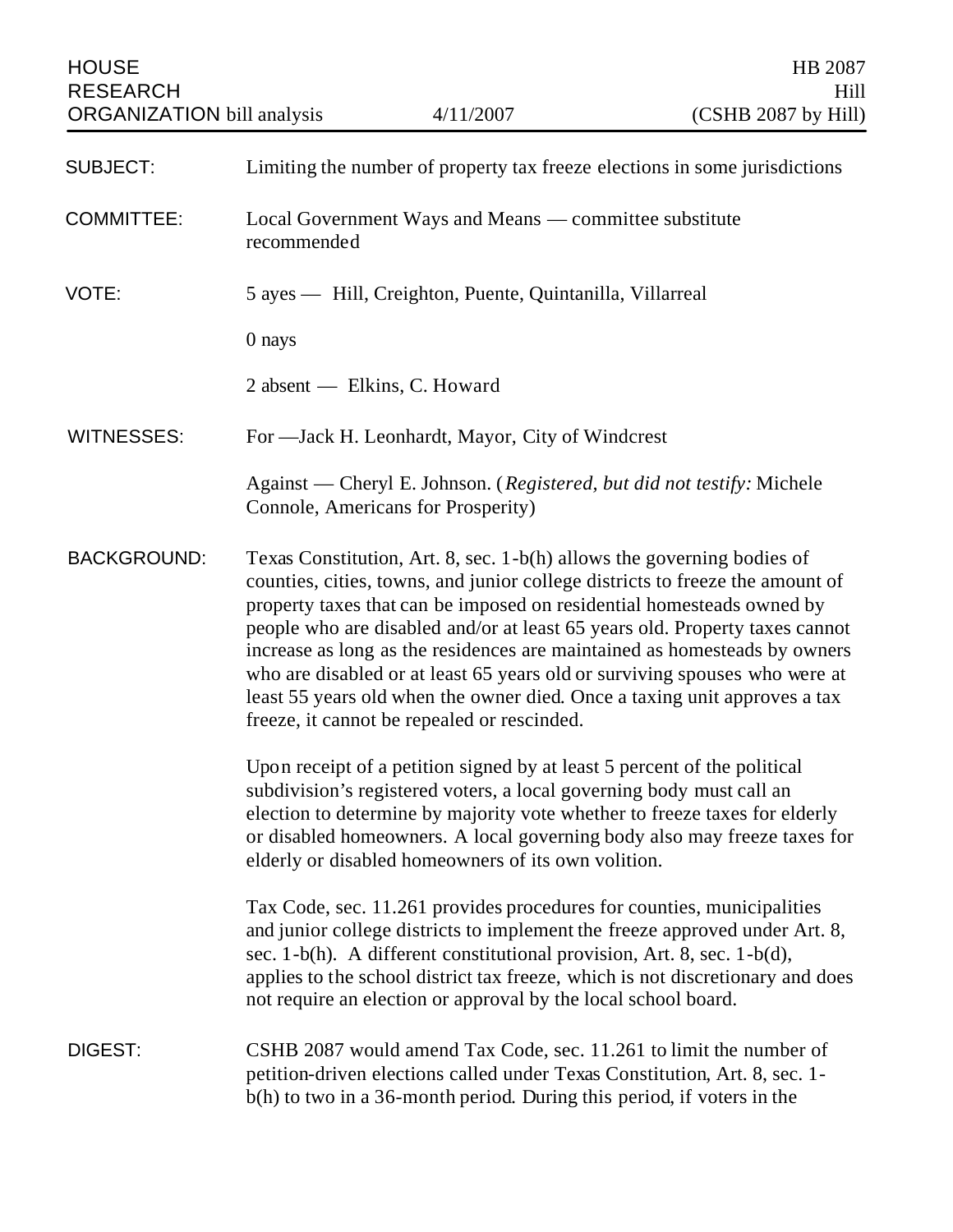## HB 2087 House Research Organization page 2

political subdivision twice failed to approve a tax freeze for elderly or disabled property owners, the district could not hold another freeze election until the third anniversary of the most recent election that failed to approve the freeze. This restriction would apply only to counties, generallaw municipalities, and junior college districts. The limitations would not prohibit such governing bodies from establishing freezes themselves or, if otherwise authorized under statute, from calling a freeze election absent a voter petition. If residents of a home-rule municipality successfully petitioned for another freeze election after two elections had failed to approve the freeze within a 36-month period, the governing body would be required to hold another freeze election but could hold it at the next regularly scheduled municipal election, provided sufficient time existed to prepare the ballot as required by law. The bill would take effect September 1, 2007. **SUPPORTERS** SAY: CSHB 2087 would prevent local taxing districts from having to pay excessive amounts of money to repeatedly hold the same petition election while still preserving the rights of citizens to be heard. Although most taxing districts that have put a voter-petitioned freeze election on the ballot have approved the measure, one city has rejected the freeze measure twice in two years. Residents of Windcrest, a city of more than 5,000 residents in Bexar County, voted against the measure that would have cost the city an estimated \$3 million in lost revenue during a nine-year period. Some city officials and residents are concerned about holding future elections after spending a total of \$35,000 for the elections that failed to approve the tax freeze. CSHB 2087 would not stifle the will of the people. Instead, it would allow the voters to be heard twice on the same issue before putting a temporary moratorium on a freeze election for a three-year period. The committee substitute further would reduce the number of people potentially affected by the waiting period by limiting the bill's effect to general-law municipalities, rather than all municipalities. Further, CSHB 2087 would not limit the number of freeze elections that voters could petition in a home-rule municipality and would allow the governing body to coordinate the election with the next scheduled municipal election, thereby reducing

the amount of money spent presenting the measure to voters again.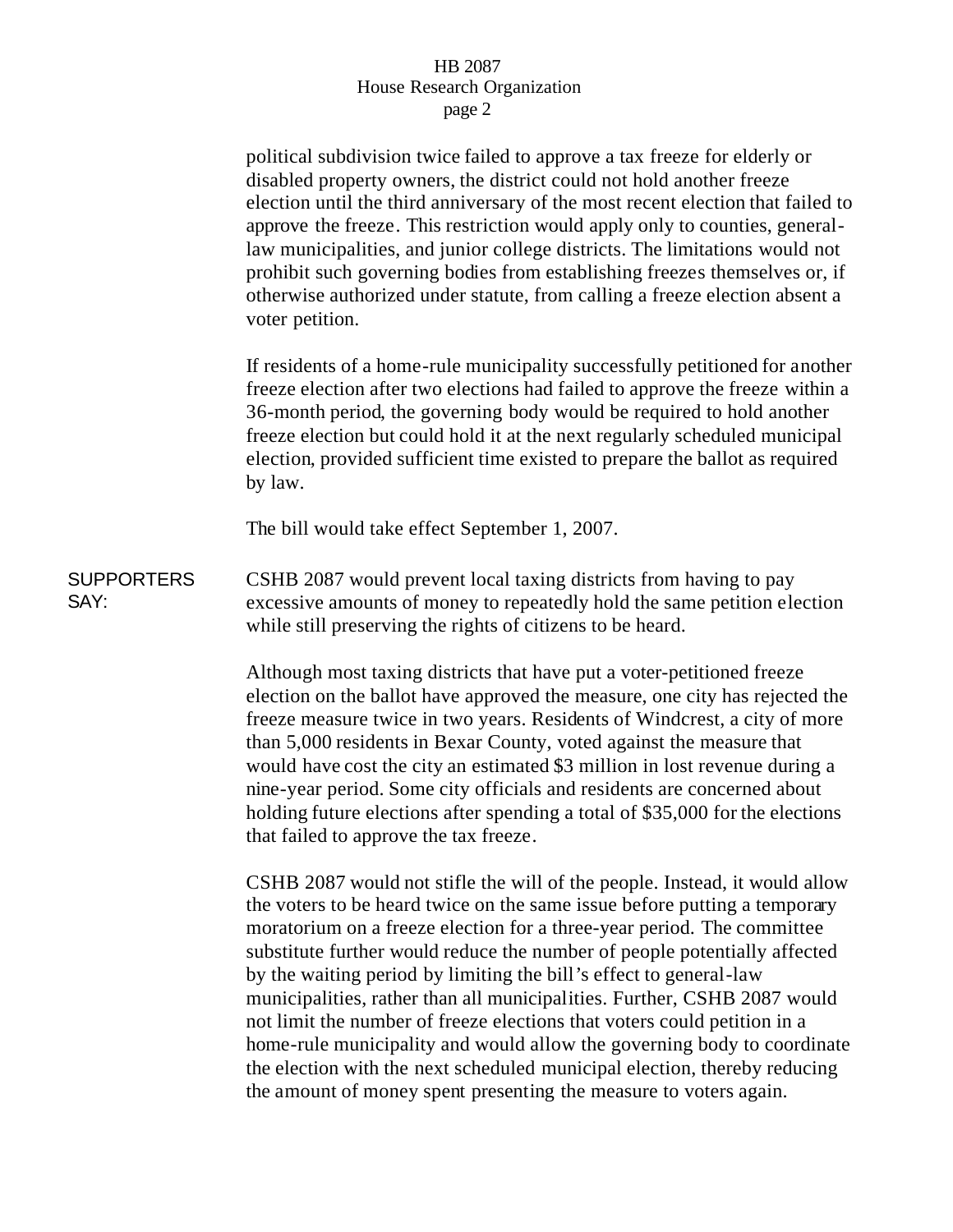## HB 2087 House Research Organization page 3

|                                          | This bill would balance the rights of voters to participate in the process<br>and the costs to local taxing districts. In some cases, it is the will of the<br>people to allow a taxing district to provide a certain level of services by<br>preserving its base of taxable property. Continuing to hold frequent<br>elections that cost the taxing district money undermines the message sent<br>by the majority in refusing to grant the tax freeze.                                                                       |
|------------------------------------------|-------------------------------------------------------------------------------------------------------------------------------------------------------------------------------------------------------------------------------------------------------------------------------------------------------------------------------------------------------------------------------------------------------------------------------------------------------------------------------------------------------------------------------|
| <b>OPPONENTS</b><br>SAY:                 | This bill would overly restrict voters' participation in the democratic<br>process and place a limit on voter-led tax initiatives that does not exist for<br>local governments, which can implement a tax freeze under Art. 8, sec. 1-<br>b(h) on their own authority. CSHB 2087 also would attempt to apply a<br>statewide solution to a problem that apparently exists only in one<br>community.                                                                                                                            |
|                                          | Local taxing districts can repeatedly offer bond initiatives without limit,<br>and voters should have that same right, especially because of the burdens<br>placed on them to get a measure on the ballot. Time restrictions and<br>signature requirements already provide a hurdle for citizens, but if they<br>meet those standards, they should get an opportunity to make their case to<br>the people. Taking away a right sends a bad message to voters about the<br>importance of their role in the democratic process. |
| <b>OTHER</b><br><b>OPPONENTS</b><br>SAY: | The bill should restrict the number of tax freeze elections within a three-<br>year period only if the margin of defeat in both elections was great.<br>Citizens in a community where the freeze failed twice by a margin of 51<br>percent to 49 percent, for example, should not have to wait three years for<br>another opportunity to put a tax freeze measure before the people.                                                                                                                                          |
| <b>NOTES:</b>                            | The committee substitute changed the bill as introduced to require a home-<br>rule municipality to hold unlimited petition-driven freeze elections in a 36-<br>month period but allowing it to hold these elections along with regularly<br>scheduled municipal elections. The substitute also would apply only to<br>counties, junior college districts, and general-rule municipalities, rather<br>than all municipalities as under the original version.                                                                   |
|                                          | On May 12, Texas voters will consider the approval of Proposition 1 (SJR<br>13 by Averitt), which would allow for a decrease in the school tax freeze<br>amount for elderly or disabled property owners in proportion to property<br>tax reductions that occurred in 2006 and 2007. The enabling legislation for<br>this proposed amendment, HB 5 by Berman, passed the House and is<br>pending in the Senate Finance Committee. The proposal would apply only                                                                |